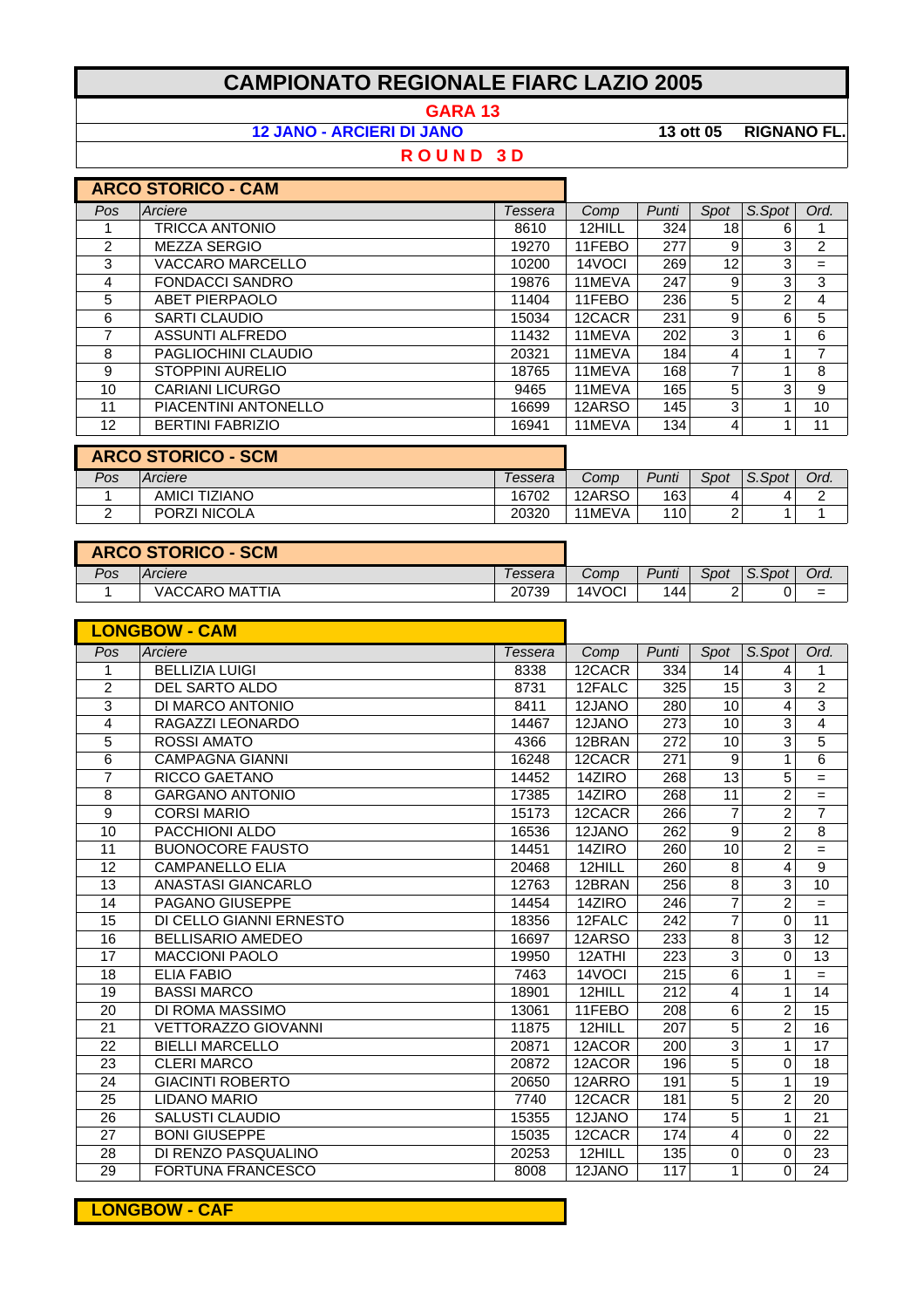| Pos | Arciere                  | Tessera | Comp   | Punti | Spot            | S.Spot | Ord. |
|-----|--------------------------|---------|--------|-------|-----------------|--------|------|
|     | CRIVELLENTI CARLA        | 11004   | 12HILL | 247   |                 |        |      |
|     | ROSSIGNOLI FRANCESCA     | 5151    | 12BRAN | 244   | 10 <sup>1</sup> | 5.     |      |
|     | RAPONI ROBERTA           | 12555   | 12CACR | 219   | 6               |        |      |
|     | <b>FRESNEDA PILAR</b>    | 8736    | 12FALC | 156   |                 |        |      |
|     | <b>BECATTINI ARIANNA</b> | 17685   | 08LAGO | 123   |                 |        | =    |

|     | <b>LONGBOW - SCM</b> |         |        |       |      |        |      |
|-----|----------------------|---------|--------|-------|------|--------|------|
| Pos | Arciere              | Tessera | Comp   | Punti | Spot | S.Spot | Ord. |
|     | ZAMPETTI NICOLA      | 11715   | 11MEVA | 140   |      |        |      |
|     | PACCHIONI EDOARDO    | 16535   | 12JANO | 133   |      |        |      |

|                 | <b>RICURVO - CAM</b>            |         |                      |       |                  |                |                 |
|-----------------|---------------------------------|---------|----------------------|-------|------------------|----------------|-----------------|
| Pos             | Arciere                         | Tessera | Comp                 | Punti | Spot             | S.Spot         | Ord.            |
| 1               | <b>GRASSI GIOVANNI BATTISTA</b> | 2087    | 12ROMA               | 412   | 22               | 10             | 1               |
| $\overline{c}$  | DEL SARTO GUIDO                 | 8732    | 12FALC               | 371   | 20               | $\,6$          | $\overline{2}$  |
| 3               | <b>BIANCHI GIUSEPPE</b>         | 2319    | 12HILL               | 362   | 13               | 4              | 3               |
| 4               | ZANELLI MAURIZIO                | 15822   | 12ACOR               | 351   | 17               | 2              | 4               |
| 5               | <b>GUIDI ROBERTO</b>            | 9290    | 12JANO               | 344   | 13               | 6              | $\overline{5}$  |
| 6               | <b>BIANCONI GINO</b>            | 7345    | 12NEPI               | 335   | 15               | 0              | 6               |
| 7               | <b>SBARDELLA MARIO</b>          | 4365    | 12BRAN               | 332   | 14               | 1              | $\overline{7}$  |
| 8               | PASQUALINI GIANCARLO            | 11905   | 12NEPI               | 330   | $\overline{13}$  | 4              | $\overline{8}$  |
| 9               | <b>BARTOLINI MARINO</b>         | 9684    | 21FSTA               | 327   | 11               | 3              | $\!=$           |
| 10              | <b>TALIA MASSIMO</b>            | 12509   | 12JANO               | 326   | 13               | 5              | 9               |
| 11              | <b>MANSI GAETANO</b>            | 15284   | 14ZIRO               | 318   | $\overline{12}$  | 5              | $=$             |
| 12              | <b>SABA RAFFAELE</b>            | 13474   | 12LUPO               | 316   | 11               | 5              | 10              |
| 13              | COCULO BARTOLOMEO MASSIMO       | 2597    | 12TRED               | 315   | 12               | 5              | 11              |
| 14              | <b>CASTELLANETA MICHELE</b>     | 14523   | 15CAME               | 312   | 14               | 5              | $=$             |
| 15              | <b>ELIA ELISEO</b>              | 13461   | $\overline{14V}$ OCI | 302   | 14               | 4              | $=$             |
| 16              | <b>GRAZIOSI GRAZIOSO</b>        | 15356   | 12ACOR               | 301   | 8                | 2              | 12              |
| 17              | <b>GIAMPAOLO RIZIERO</b>        | 7731    | 12CACR               | 293   | 15               | 3              | 13              |
| 18              | <b>NORI STEFANO</b>             | 17386   | 12CACR               | 291   | 9                | 5              | 14              |
| $\overline{19}$ | <b>BELARDINELLI MARIO</b>       | provv   | 12TRED               | 283   | 10               | 3              | 15              |
| 20              | <b>CENTI GIANLUCA</b>           | 18329   | 12ROMA               | 280   | 14               | 7              | 16              |
| 21              | DI CELLO ALESSANDRO             | 18357   | 12FALC               | 278   | 5                | $\overline{c}$ | $\overline{17}$ |
| $\overline{22}$ | DEL BROCCO ANDREA               | 20004   | 12FALC               | 273   | $\overline{13}$  | 1              | 18              |
| 23              | <b>LANCIOTTI ROBERTO</b>        | 7733    | 12CACR               | 273   | 8                | 3              | 19              |
| 24              | <b>TORRE SANTO</b>              | 10202   | 12NEPI               | 270   | 10               | 5              | 20              |
| 25              | <b>SCHIAVI EMANUELE</b>         | 16146   | 21FSTA               | 265   | $\overline{7}$   | 1              | $=$             |
| 26              | <b>CAMMERINESI MARCO</b>        | 17930   | 12ORSI               | 246   | $\overline{5}$   | 1              | 21              |
| 27              | DE SANTIS SANDRO                | 7676    | 12ACOR               | 243   | 10               | 0              | 22              |
| 28              | ANGELICI ALESSANDRO             | 16014   | 11FEBO               | 237   | 6                | 3              | 23              |
| 29              | ROVAZZANI SALVATORE             | 15094   | 12FALC               | 232   | 5                | 0              | 24              |
| 30              | <b>BUONOCORE MAURIZIO</b>       | 16495   | 14ZIRO               | 231   | 8                | 1              | $=$             |
| 31              | <b>FABBRI GIAMPAOLO</b>         | 17728   | 21FSTA               | 229   | 7                | 1              | $=$             |
| $\overline{32}$ | DI GASPARI CORRADO              | 3132    | 12ROMA               | 226   | $\boldsymbol{9}$ | 1              | 25              |
| 33              | SALVATORI PAOLO                 | 17387   | 12CACR               | 222   | 7                | 1              | 26              |
| $\overline{34}$ | <b>VICARETTI GIUSEPPE</b>       | 20252   | 12HILL               | 220   | $\overline{9}$   | $\mathbf{1}$   | 27              |
| 35              | <b>SPINELLI GIUSEPPE</b>        | 9624    | 12ROMA               | 215   | 7                | $\mathbf 0$    | 28              |
| 36              | <b>SANAPO FABRIZIO</b>          | 15938   | 12JANO               | 210   | 4                | 1              | 29              |
| $\overline{37}$ | SPOLETINI MAURIZIO              | 17445   | 12ACOR               | 209   | $\overline{6}$   | $\overline{0}$ | $\overline{30}$ |
| 38              | <b>GENOVESE SALVATORE</b>       | 19972   | 12ORSI               | 205   | 9                | $\overline{c}$ | 31              |
| 39              | <b>ESPOSITO PASQUALE</b>        | 14450   | 14ZIRO               | 201   | 8                | 2              | $=$             |
| 40              | <b>OLIVIER VALERIO</b>          | 20610   | 12CACR               | 199   | 1                | 1              | 32              |
| 41              | <b>ROSSI RICCARDO</b>           | 17686   | 08LAGO               | 191   | $\overline{c}$   | 1              | $=$             |
| 42              | <b>SERSALI ERNESTO</b>          | 5894    | 12JANO               | 186   | 8                | 2              | 33              |
| 43              | NOSSERI GIANLUCA                | 20546   | 12HILL               | 162   | 7                | 1              | 34              |
| 44              | RESE LEONARDO                   | 15199   | 14VOCI               | 158   | 5                | 2              | $=$             |
| 45              | PETRIGLIA MASSIMILIANO          | 20822   | 12HILL               | 156   | 3                | $\pmb{0}$      | 35              |
| 46              | <b>ZINNA CESARE</b>             | 17924   | 12ORSI               | 109   | 1                | $\mathbf 0$    | 36              |

|     | <b>RICURVO - CAF</b> |         |        |       |      |        |      |
|-----|----------------------|---------|--------|-------|------|--------|------|
| Pos | Arciere              | Tessera | Comp   | Punti | Spot | S.Spot | Ord. |
|     | ROSATI MARINA        | 15091   | 12JANO | 217   | 4    |        |      |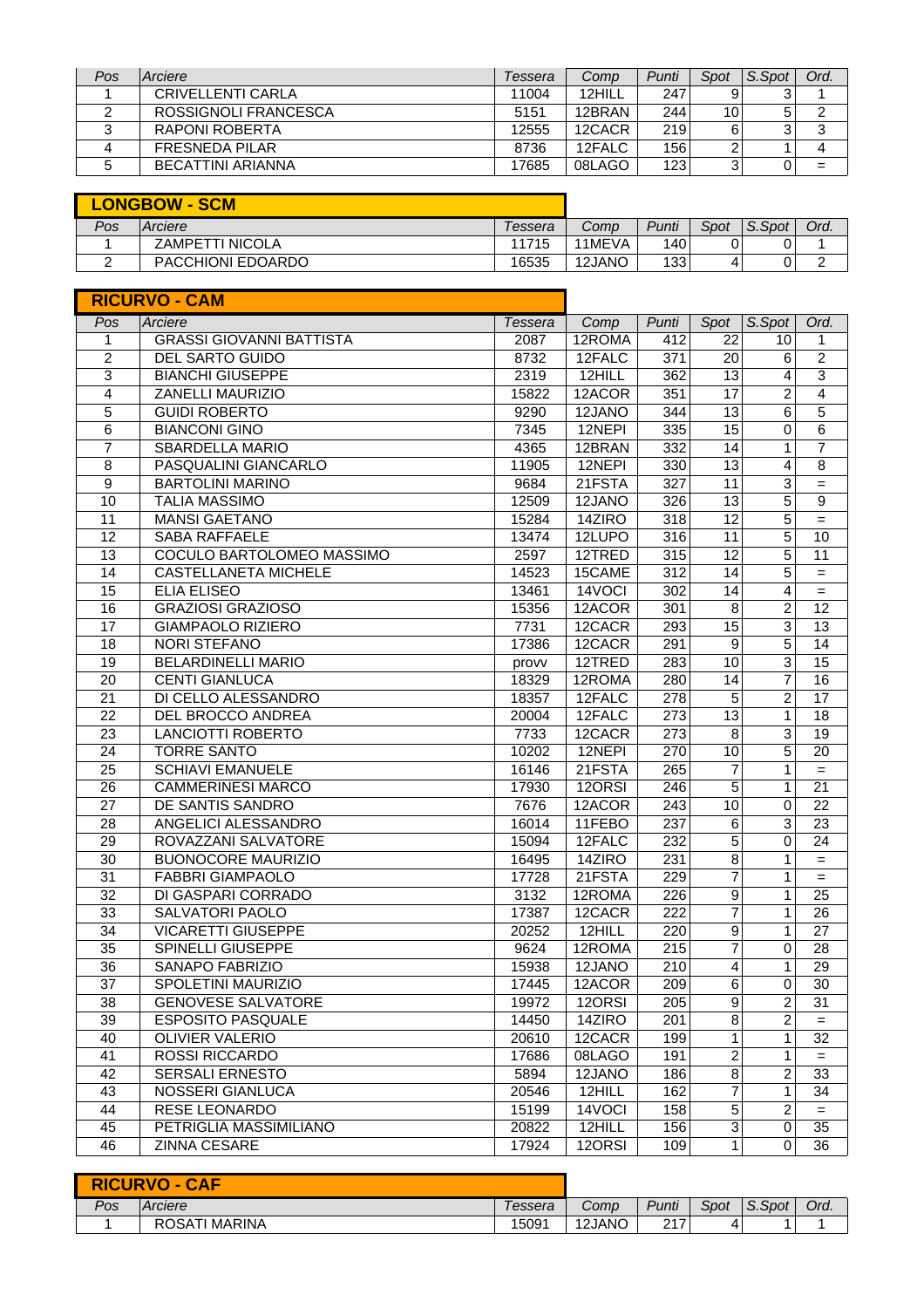|   | GOMES SARAIVA ALZIRA MARIA  | 17958 | 12TRED | 213 | 9 |    |
|---|-----------------------------|-------|--------|-----|---|----|
| ◠ | <b>GORGA PATRIZIA</b>       | 16496 | 14ZIRO | 209 |   |    |
|   | DAPRA' BERENICE             | 20200 | 12ORSI | 199 | 5 | -3 |
|   | PUCINISCHI LUCIA            | 12906 | 12CACR | 191 | 8 |    |
| 6 | <b>BIANCHI MARISTELLA</b>   | 15352 | 12JANO | 162 | 3 | 5  |
|   | DOMENICUCCI OMBRETTA        | 12256 | 12FALC | 159 | 6 | 6  |
| 8 | CALDAROLA GEMMA             | 19089 | 15CAME | 156 | 5 | =  |
|   | <b>FRANCESCANGELI LUCIA</b> | 19970 | 12ORSI | 99  |   |    |
|   |                             |       |        |     |   |    |

|     | <b>RICURVO - SCM</b>  |         |        |       |      |        |      |
|-----|-----------------------|---------|--------|-------|------|--------|------|
| Pos | Arciere               | Tessera | Comp   | Punti | Spot | S.Spot | Ord. |
|     | <b>SCROCCA MATTEO</b> | 16727   | 12JANO | 303   | 44   |        |      |
|     | VIZZACCARO GIULIO     | 16729   | 12JANO | 295   |      |        |      |

|     | <b>RICURVO - CUM</b>     |         |        |       |           |        |      |
|-----|--------------------------|---------|--------|-------|-----------|--------|------|
| Pos | Arciere                  | Tessera | Comp   | Punti | Spot      | S.Spot | Ord. |
|     | ANGIOLILLO MARCO         | 17937   | 12ORSI | 445   | <b>26</b> |        |      |
|     | STOPPINI GIULIO          | 18766   | 11MEVA | 386   | 20 l      |        |      |
| っ   | <b>BIELLI LUIGI</b>      | 20868   | 12ACOR | 381   | 21        |        | 3    |
|     | <b>CAMMERINESI MARCO</b> | 19971   | 12ORSI | 357   | 14        |        |      |
|     | <b>ZANELLI LORENZO</b>   | 15821   | 12ACOR | 252   | 6         |        |      |

|     | <b>RICURVO - CUF</b>  |          |          |       |              |        |      |
|-----|-----------------------|----------|----------|-------|--------------|--------|------|
| Pos | Arciere               | l essera | $Comp^-$ | Punti | Spot         | S.Spot | Ord. |
|     | <b>NASCENZI NOEMI</b> | 20069    | 12ACOR   | 189   | $\sim$<br>J. |        |      |

|     | <b>COMPOUND - CAM</b> |         |        |       |      |        |        |
|-----|-----------------------|---------|--------|-------|------|--------|--------|
| Pos | Arciere               | Tessera | Comp   | Punti | Spot | S.Spot | Ord.   |
|     | <b>VINCENTI MARIO</b> | 18375   | 12ACOR | 438   | 25   |        |        |
|     | SALERNO ROBERTO       | 15960   | 12ROMA | 315   | 11   |        | ◠      |
|     | CIACCHELLA LUCIANO    | 13224   | 12ATHI | 304   | 14   |        | ◠<br>J |
|     | ROMANO GIANCARLO      | 8328    | 12ROMA | 190   | 8    |        |        |

|     | <b>STILE LIBERO - CAM</b> |         |        |       |      |        |      |
|-----|---------------------------|---------|--------|-------|------|--------|------|
| Pos | Arciere                   | Tessera | Comp   | Punti | Spot | S.Spot | Ord. |
|     | <b>POMPILI ANGELO</b>     | 6138    | 12JANO | 486   | 33   | 17     |      |
| 2   | <b>BOCCI GIORGIO</b>      | 17932   | 12ORSI | 473   | 32   | 17     | 2    |
| 3   | <b>BOVE MARCO</b>         | 14027   | 12TRED | 469   | 31   | 11     | 3    |
| 4   | <b>AMICI GILBERTO</b>     | 16694   | 12ARSO | 450   | 28   | 8      | 4    |
| 5   | TOCCI PIETRO              | 9292    | 12JANO | 435   | 30   | 8      | 5    |
| 6   | <b>D'ANTIMI GIANLUCA</b>  | 18794   | 12ARSO | 427   | 32   | 9      | 6    |
| ⇁   | D'ALESSIO PAOLO           | 19969   | 12ORSI | 415   | 20   | 4      | 7    |
| 8   | <b>MISURACA ETTORE</b>    | 17935   | 12ORSI | 401   | 20   | ⇁      | 8    |
| 9   | PATRIARCA ENRICO          | 20539   | 12ORSI | 385   | 18   | 5      | 9    |
| 10  | NASCENZI PAOLO            | 20070   | 12ACOR | 374   | 16   | 5      | 10   |

| <b>STILE LIBERO - CUM</b> |                         |          |        |       |      |        |      |
|---------------------------|-------------------------|----------|--------|-------|------|--------|------|
| Pos                       | Arciere                 | l essera | Comp   | Punti | Spot | S.Spot | Ord. |
|                           | <b>GENOVESE SAMUELE</b> | 18245    | 12ORSI | 379   | 20   | 6      |      |

|     | <b>STILE LIBERO ILLIMITATO - CAM</b> |         |        |       |      |        |      |
|-----|--------------------------------------|---------|--------|-------|------|--------|------|
| Pos | Arciere                              | Tessera | Comp   | Punti | Spot | S.Spot | Ord. |
|     | DI ROSA VITTORIO                     | 10803   | 12TRED | 538   | 45   | 26     |      |
| 2   | LUSIGNANI DARIO                      | 8726    | 12TRED | 520   | 41   | 20     | 2    |
| 3   | DI NARDO FABRIZIO                    | 18559   | 12ORSI | 514   | 39   | 20     | 3    |
| 4   | <b>GENOVESE ATTILIO</b>              | 18246   | 12ORSI | 488   | 37   | 14     | 4    |
| 5   | DI NARDO MAURO                       | 17927   | 12ORSI | 486   | 37   | 14     | 5    |
| 6   | DI NARDO MASSIMO                     | 18558   | 12ORSI | 486   | 35   | 13     | 6    |
| ⇁   | <b>FIORUCCI RICCARDO</b>             | 18696   | 12ORSI | 476   | 35   | 17     | 7    |
| 8   | <b>BOCCI MARCO</b>                   | 17934   | 12ORSI | 454   | 32   | 10     | 8    |
| 9   | URSINI ALDO                          | 18186   | 12JANO | 444   | 31   | 3      | 9    |
| 10  | CIACCARINI WALTER                    | 18698   | 12ORSI | 442   | 30   | 9      | 10   |